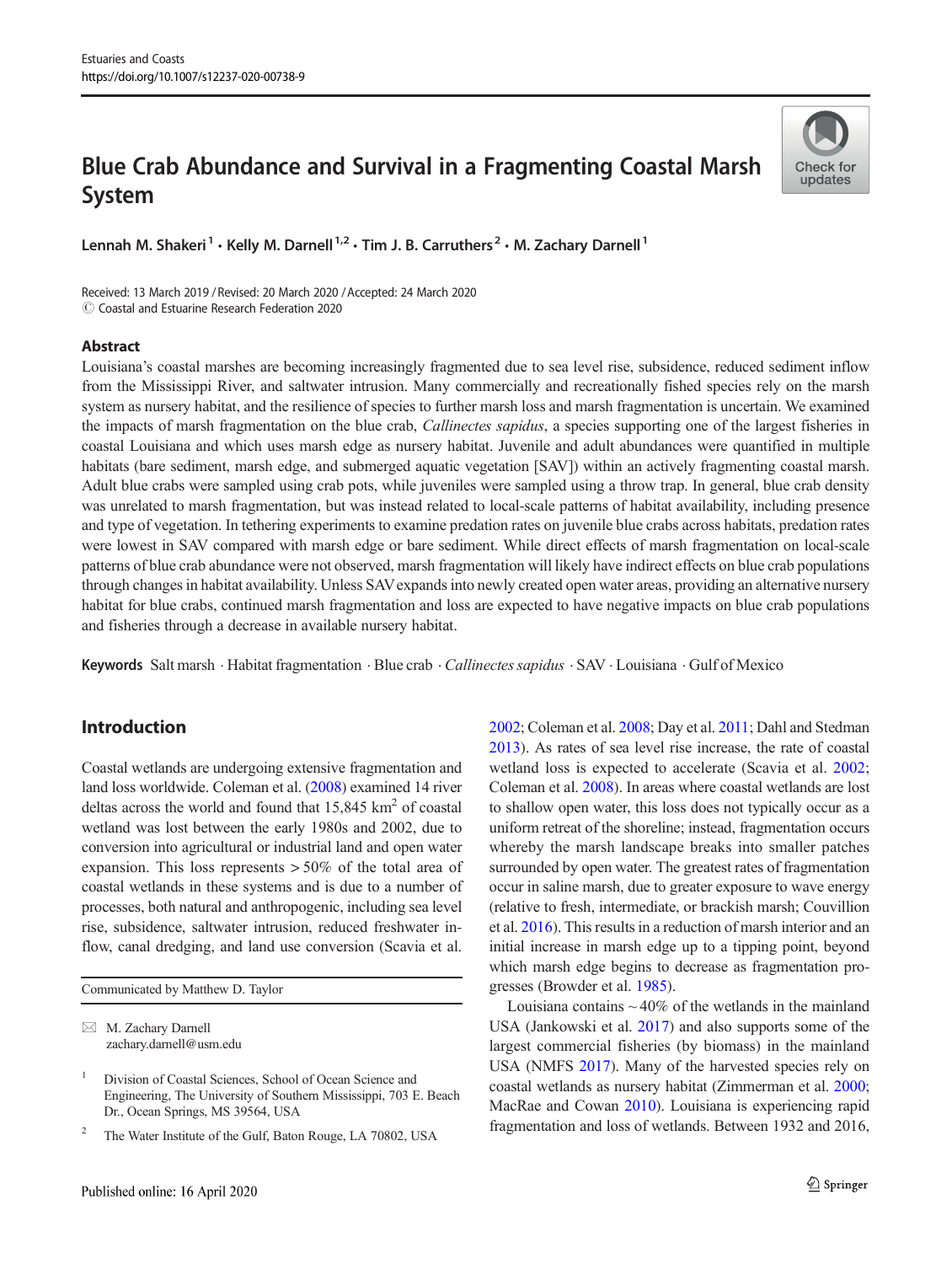coastal Louisiana lost  $\sim$  4833 km<sup>2</sup> of wetland area, representing a loss of approximately 25% of coastal wetlands, with rates of wetland loss ranging from  $28.01 \pm 16.37$  to 83.5  $\pm$  11.8 km<sup>2</sup> year<sup>-2</sup> (Couvillion et al. [2017\)](#page-9-0). Along with a loss of area, wetlands in Louisiana are also fragmenting, with a coastwide reduction of marsh aggregation (Turner and Rao, [1990;](#page-10-0) Couvillion et al. [2016\)](#page-9-0). A further  $2118-4677$  km<sup>2</sup> of emergent marsh in Louisiana is predicted to be lost by 2060 (Couvillion et al. [2011](#page-9-0); CPRA [2012;](#page-9-0) Couvillion and Beck [2013\)](#page-9-0), which will likely occur through fragmentation.

While some species rely entirely on marsh interior (Powell [2006\)](#page-10-0), others rely on marsh edge, including many fish and macroinvertebrates, which utilize the marsh platform as nursery habitat during tidal inundation periods and rely on open water areas for survival when the marsh is not inundated (Thomas and Zimmerman [1990;](#page-10-0) Minello and Rozas [2002](#page-10-0); Lipcius et al. [2005](#page-10-0); Strange et al. [2008](#page-10-0)). When considering effects of marsh fragmentation on fish and macroinvertebrate species, it is critical to consider how an organism utilizes the marsh landscape, and to understand the particular microhabitats preferred by species of particular interest.

As coastal marshes fragment, areas of land are converted to shallow open water with bare substrate. It is possible that submerged aquatic vegetation (SAV) may colonize the newly available bare substrate between marsh patches. As SAV is also considered valuable nursery habitat (Thayer et al. [1975](#page-10-0); Heck and Thoman [1984](#page-9-0)), colonization of newly created open water areas by SAV can potentially provide an alternate habitat for species traditionally dependent on marsh edge (Strange et al. [2008;](#page-10-0) Saunders et al. [2013](#page-10-0)), specifically juvenile crustaceans and fish, whose densities are higher, and predation rates are often lower in SAV relative to bare sediment (Heck and Thoman [1981](#page-9-0); Wolcott and Hines [1990](#page-10-0); Lipcius et al. [2005](#page-10-0); Canion and Heck [2009;](#page-9-0) Jerabek et al. [2017\)](#page-9-0). High relative sea level rise from rapid subsidence rates combined with eustatic sea level rise in coastal Louisiana continues to result in transition of continuous emergent marsh to fragmented marsh and large areas of shallow submerged habitat (Couvillion et al. [2016\)](#page-9-0). While this increases the potential shallow submerged habitat areas appropriate for SAV, the dominant SAV species growing in the Mississippi River Delta occur more commonly and with greater biomass in oligohaline and mesohaline rather than polyhaline areas (Hillmann et al. [2016\)](#page-9-0). Oligohaline and mesohaline areas are dominated by Myriophyllum spicatum and Ruppia maritima, both of which grow rapidly into available habitats and are highly variable in occurrence and distribution through space and time (Cho and Poirrier [2005](#page-9-0); Hester et al. [2005](#page-9-0); Cho et al. [2009](#page-9-0); Cho et al. [2012\)](#page-9-0).

The purpose of this study was to examine the impacts of marsh fragmentation on blue crab, Callinectes sapidus Rathbun, a species that utilizes both marsh edge and SAV as nursery habitat. This euryhaline crab is common along the Atlantic and Gulf Coasts of the USA and supports a valuable

commercial fishery (NMFS [2016\)](#page-10-0). Blue crabs first enter estuaries as megalopae and generally settle into vegetated (emergent or submerged) nursery habitats before metamorphosing into the first juvenile stage (Orth and van Montfrans [1987;](#page-10-0) Boylan and Wenner [1993;](#page-9-0) van Montfrans et al. [2003\)](#page-10-0). The recruitment period for blue crabs in the northern Gulf of Mexico is protracted and highly episodic (Rabalais et al. [1995;](#page-10-0) Perry et al. [2003](#page-10-0)). These early juvenile blue crabs remain in structured habitats, where predation pressure is lower and prey availability is presumably higher, until they reach a size that offers a refuge from predation (Heck and Thoman [1984;](#page-9-0) Minello et al. [2003](#page-10-0)). Because juvenile blue crabs can use marsh edge or SAV as nursery habitat, it is important to understand how marsh loss, the associated increase in marsh edge, and potentially the presence of SAV influence habitat use by blue crabs. Identifying the complex relationships between juvenile blue crab populations, marsh fragmentation, and SAV cover is vital to understanding how blue crab populations may respond to future coastal change.

This study was designed to quantify juvenile and adult blue crab abundances in different habitats (marsh edge, SAV, and bare substrate open water) along a marsh fragmentation gradient and to determine if predation rates on juvenile blue crabs differed among these habitats. Specific hypotheses tested included the following: (1) juvenile blue crab density varies as a function of the degree of marsh fragmentation and habitat type; (2) in vegetated habitats (marsh and SAV), juvenile density varies as a function of the percent cover of vegetation; (3) adult blue crab catch-per-unit-effort (CPUE) varies as a function of the degree of marsh fragmentation and is greater in areas with SAV present when compared with areas without SAV; (4) juvenile blue crab mortality rates differ across the three habitats examined (marsh, SAV, bare sediment); and (5) in vegetated habitats, juvenile blue crab mortality rate varies as a function of the percent cover of vegetation present.

# Methods

#### Study Design

This research was conducted at three study sites in the Terrebonne Basin, LA. The Terrebonne Basin is a microtidal system, with an astronomical tidal range of < 0.5 m (CPRA [2018](#page-9-0)), and supports a large blue crab fishery, with annual landings averaging 12.2 million pounds between 2000 and 2013 (Bourgeois et al. [2014\)](#page-9-0). The Terrebonne Basin has experienced the greatest decrease in wetland area of the Louisiana coastal basins, with  $1302 \text{ km}^2$  lost from 1932 to 2016, and is currently experiencing land loss at a rate of  $\sim$ 6.12 km<sup>2</sup> year<sup>-1</sup> (Couvillion et al. [2017](#page-9-0)).

Each of the three study sites  $(2 \times 2 \text{ km})$  was centered on a Coastwide Reference Monitoring System station: CRMS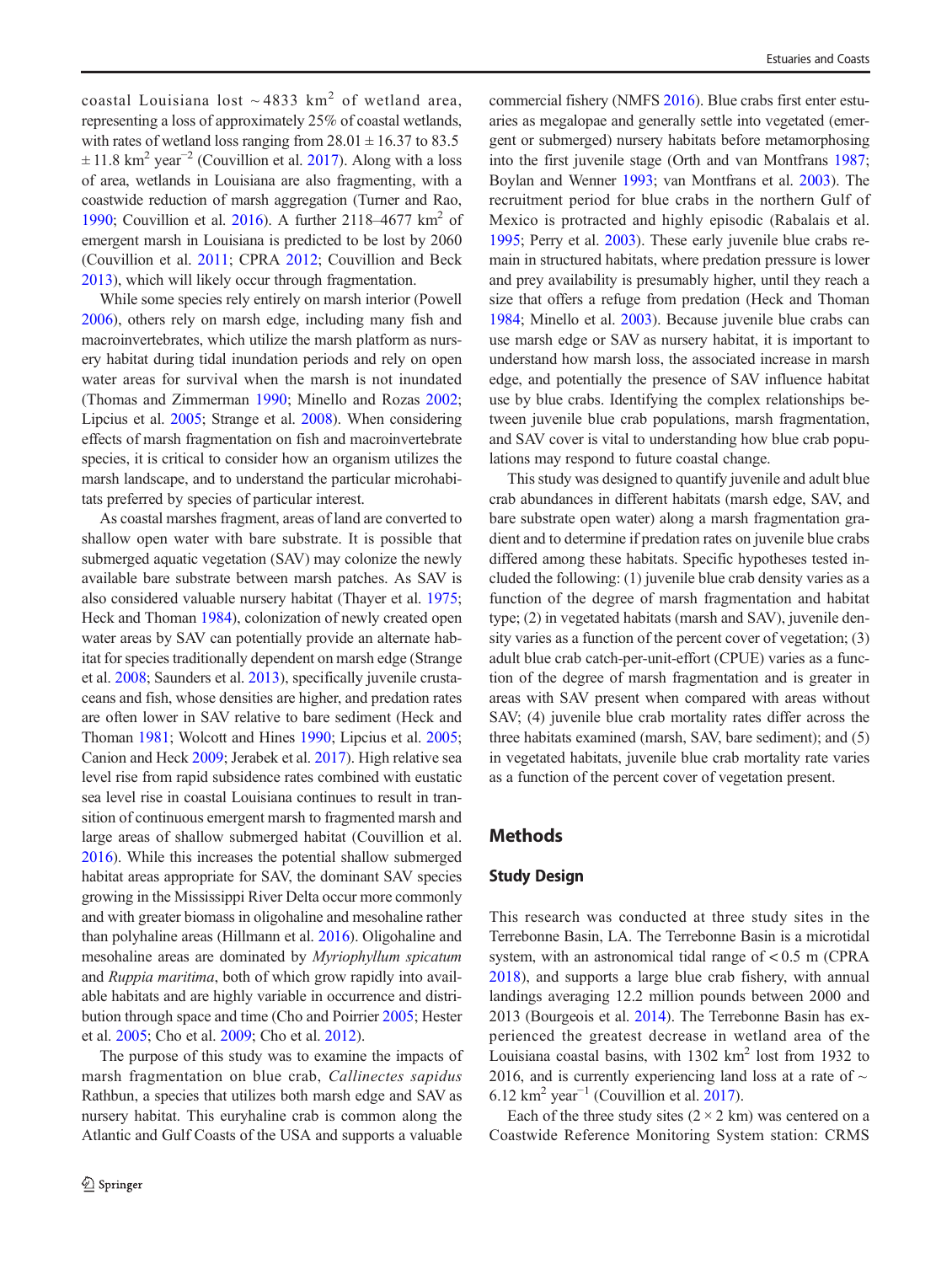<span id="page-2-0"></span>0369 (29° 17′ 40.49″ N, 90° 41′ 42.14″ W); CRMS 0311 (29° 12′ 51.46″ N, 90° 47′ 32.14″ W); and CRMS 0345 (29° 10′ 14″ N, 90° 45′ 45″ W). Under the CRMS program, at each station, the percent cover of emergent vegetation is monitored annually, and salinity is measured continuously to provide long-term data on marsh classification types and salinity. CRMS 0369, the most northern site (hereafter referred to as the "north site"), is currently classified as brackish marsh with Spartina patens as the dominant emergent vegetation and both CRMS 0311 (hereafter "central site") and CRMS 0345 (hereafter "south site") are currently classified as saline marsh, with S. alterniflora as the dominant emergent vegetation (CPRA [2018\)](#page-9-0). During the 2016 vegetation growing season (March 1– November 30), which spanned sampling for this study, mean salinities were 5.23, 11.77, and 15.45 for the north, central, and south sites, respectively (CPRA [2018](#page-9-0)). Each site contained three  $500-m \times 500-m$  subsites selected to cover the range of marsh fragmentation at the site.

Using 1-m resolution satellite orthoimagery from the United States Department of Agriculture Farm Service Agency (Davidson [1998](#page-9-0); USDA:FSA [2015\)](#page-10-0), marsh and water boundaries were delineated on a 1-m scale (Fig. 1). These delineations were used to calculate a unified, continuous fragmentation metric that included normalized measures of marsh area, marsh perimeter, and marsh patch number, using the

methods described by Bogaert et al. ([2000](#page-9-0)). This approach involves normalizing each component to the maximum and minimum value possible for the geographic space analyzed, and is independent of the units of measurement (Bogaert et al. [2000](#page-9-0)). This fragmentation metric was calculated at spatial scales relevant to the crab life history stage being examined: at the 500-m  $\times$  500-m subsite level for subadult/adult blue crabs (collected using crab pots), and at the  $50-m \times 50-m$  level for juvenile blue crabs (< 100-mm carapace width, collected using a throw trap). Briefly, this fragmentation metric was calculated as

$$
|\varphi|^{'}=\sqrt{\alpha^2+\beta^2+\gamma^2}
$$

where  $\alpha$  represents a normalized index of habitat retention after fragmentation, based on the observed marsh area normalized relative to the maximum and minimum possible marsh area given the spatial scale and resolution examined, and is higher for minimally fragmented landscapes.  $\beta$  represents a normalized index of habitat perimeter, based on the observed marsh edge length normalized relative to the maximum and minimum possible marsh edge length given the observed marsh area; greater edge lengths generate lower  $\beta$  values.  $\gamma$ represents a normalized index of patch number, based on the observed number of marsh patches normalized relative to the



Fig. 1 Map of study site locations in Terrebonne Basin, LA. Gray represents land while white represents water. CRMS 0369 is the north site, CRMS 0311 is the central site, and CRMS 0345 is the south site. Panels on the right represent land-water delineations at the 1-m scale for

each subsite. Super-imposed are the unified, continuous fragmentation values of the individual subsite, where higher values represent areas of low marsh fragmentation and lower values represent areas of high marsh fragmentation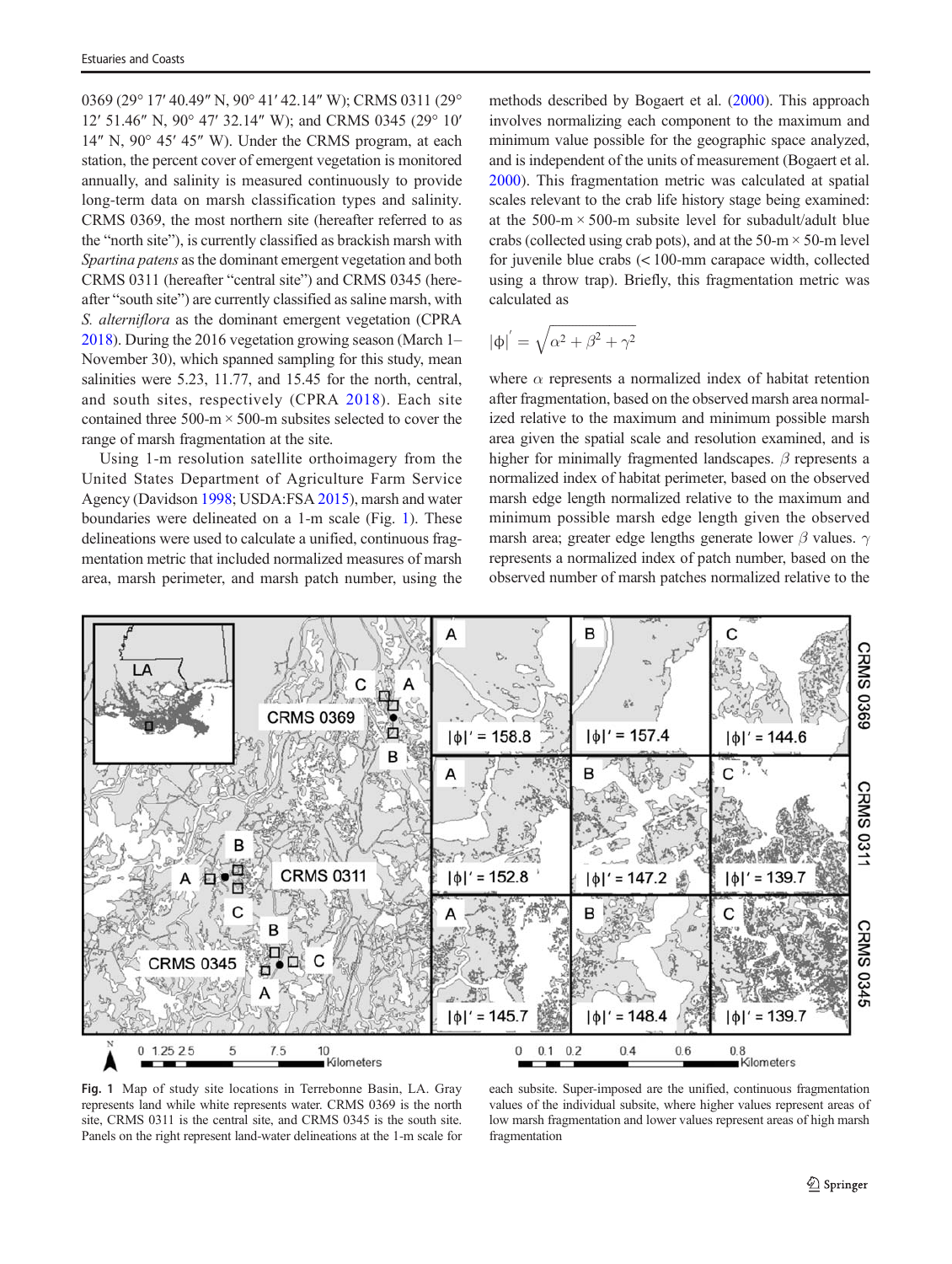maximum and minimum possible patch number given the observed marsh area and the spatial scale and resolution examined; a low number of patches generates a high  $\gamma$  index. The resulting fragmentation metric was a continuous variable with higher values representing lower levels of marsh fragmentation and lower values representing higher levels of marsh fragmentation (Fig. [1\)](#page-2-0). Additional details of these calculations are provided by Bogaert et al. ([2000\)](#page-9-0). Although Bogaert et al. [\(2000](#page-9-0)) also included patch isolation in their fragmentation metric, patch isolation was not included due to computational difficulties driven by the large number of marsh patches in some areas (up to 680 patches in a single  $500-m \times 500-m$  subsite).

## Juvenile Blue Crab Abundance

Juvenile crab densities were assessed monthly from May through September 2016, which represents the peak activity season for blue crabs and spans much of the growing season for SAV and emergent marsh vegetation in the study area. Juvenile crab densities were measured using a throw trap (1  $m \times 1$ -m aluminum frame with 1.6-mm nylon mesh sides; Rozas and Minello [1997](#page-10-0); Hitch et al. [2011;](#page-9-0) La Peyre and Gordon [2012\)](#page-9-0) at two stations in each available habitat (marsh edge, bare sediment, and SAV [if present]) within each subsite. Stations were randomly selected each month. SAV was only present at the north site (CRMS 0369), and the SAV community was dominated by Eurasian watermilfoil Myriophyllum spicatum (present in 97% of throw trap stations). Throw trapping in the marsh habitat occurred on the marsh surface at the marsh edge, as juvenile blue crab density is greatest within 1 m from the marsh edge (Minello and Rozas [2002\)](#page-10-0). The trap was deployed from a boat into the target habitat ensuring complete contact with the substrate. Water depth at throw trap stations ranged from 4 to 110 cm (mean  $\pm$  SD = 48  $\pm$  25 cm). For marsh and SAV habitat, total plant percent cover was estimated visually. A 1-m bar seine (1.6-mm nylon mesh) was swept through the trap 3 times from each side, for a minimum of 12 total sweeps, with sweeps continuing until 5 consecutive sweeps yielded no blue crabs. During sweeps, the net disturbed the sediment to capture any buried crabs. After each sweep, net contents were bagged, placed on ice, and later frozen. After thawing, blue crabs were sorted to species and counted. Crabs > 100-mm carapace width (4 crabs, 0.26% of all crabs caught in throw traps) were excluded from throw trap analyses, as the throw trap is not designed to catch large crabs and this size class was better represented in the data from crab pot surveys.

# Adult and Subadult Blue Crab Abundance

Adult and subadult blue crab abundance was assessed monthly from April to September 2016 using commercial crab pots

 $(24'' \times 24'' \times 13.5''$  high, 1.5" mesh, 3 entry funnels) that were modified such that they did not contain escape rings but had terrapin-excluding devices installed in the entry funnels. The April–September sampling period represents the peak activity season for blue crabs and the season of greatest commercial landings in Louisiana (Bourgeois et al. [2014](#page-9-0)), and spans much of the growing season for SAV. Nine pots were deployed throughout each subsite each month. Pot deployment locations were randomly selected each month from a set of locations that had been surveyed in Spring 2016 for depth and SAV presence for another study (Darnell et al., in review). Depths where pots were deployed ranged from 38 to 220 cm. Each pot was baited with three previously frozen menhaden and collected  $24 \pm 2$  h after deployment. All crabs caught were sexed and measured for carapace width (CW). SAV presence or absence was assessed by raking the bottom substrate 6 times (3 on either side of the boat) at the location of the crab pot, following pot retrieval.

#### Juvenile Blue Crab Mortality due to Predation

Mortality risk of juvenile blue crabs was assessed using tethering experiments (Heck and Wilson [1987;](#page-9-0) Aronson et al. [2001;](#page-9-0) Hovel and Lipcius [2002](#page-9-0)) conducted during June and July of 2016 and 2017. Tethering was conducted in all three habitats at the north site only (the only site where SAV was present). Juvenile blue crabs (9–30-mm CW) were collected using a throw trap and randomly assigned to a habitat treatment (marsh edge, bare sediment, or SAV). A tether (100– 110 cm long), constructed of 10 or 20-lb. test monofilament fishing line, was attached to the carapace of each crab using cyanoacrylate glue. The other end of the tether was tied through holes drilled near the top of a 2-ft-long 0.5″ PVC anchor pole, with one tethered crab attached to each pole. The anchor pole was pushed completely into the sediment so the top end of the pole was flush with the sediment surface. Crabs tethered in the bare sediment and SAV habitats were tethered in patches (of bare sediment or SAV, respectively) that were at least as large as the range over which the crab could move while tethered. Crabs tethered in the marsh edge habitat were tethered at the marsh/open water interface, allowing these tethered crabs not only to enter the marsh but also to retreat from the marsh surface into open water during low-water events when the marsh surface was exposed. Although the marsh edge was occasionally characterized by a distinct drop-off, tether lengths were sufficient that the crab could reach the sediment surface of the marsh channel. Crabs were checked  $24 \pm 2$  h after tethering. The absence of a crab after 24 h was assumed to be mortality due to predation. Three to four crabs were tethered simultaneously in each habitat at each subsite at the north site. Each simultaneous round of tethering was considered a block for statistical analyses, and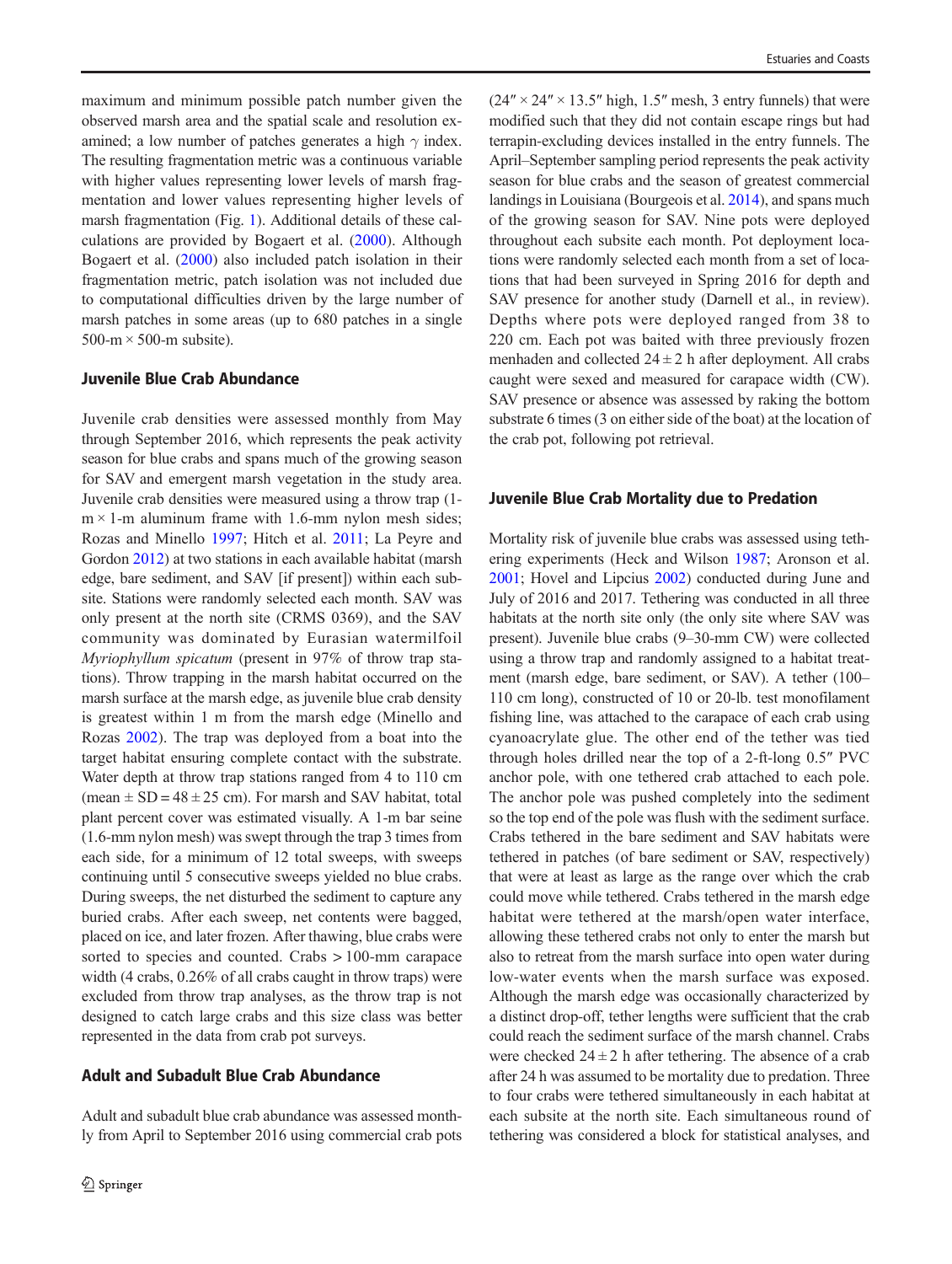a total of 8 blocks were sampled, for a total of 83 –90 crabs tethered in each habitat.

# Data Analyses

Data were analyzed using generalized additive mixedeffects models (GAMMs) or generalized linear mixedeffects models (GLMMs), depending on the response variable in question. Analyses were structured to address specific hypotheses (Table 1):

Hypothesis 1: Juvenile blue crab density varies as a function of the degree of marsh fragmentation and habitat type. Negative binomial (log link) GAMMs were used to model juvenile crab density data (continuous; crabs  $m^{-2}$ ) from the throw traps. Fragmentation (continuous; calculated as described above in a 50-m  $\times$  50-m area surrounding the throw trap) and habitat type (categorical; bare sediment, marsh edge, or SAV) were included as fixed effects and subsite (categorical) and month (categorical) were included as random effects. Multiple candidate models were fit following Pedersen et al. [\(2019](#page-10-0)). All models included habitat as a parametric categorical fixed effect, but differed in the way the fragmentation smoother term(s) were specified: one included a single global fragmentation smoother for all observations, one included a global fragmentation smoother plus habitat-level smoothers corresponding, and one included habitat-level smoothers but no global smoother. Models were compared using AICc values, and the model with the lowest AICc value was selected.

Hypothesis 2: In vegetated habitats (marsh and SAV), juvenile density varies as a function of the percent cover of vegetation. Negative binomial (log link) GLMMs were used to model the effect of marsh and SAV (separately) on juvenile crab density (continuous; crabs  $m^{-2}$ ) from the throw traps. Total plant percent cover (continuous; measured within the throw trap) was included as a fixed effect. Subsite (categorical) and month (categorical) were included as random effects.

Hypothesis 3: Adult blue crab catch-per-unit-effort (CPUE) varies as a function of the degree of marsh fragmentation and is greater in areas with SAV present when compared with areas without SAV. A negative binomial (log link) GAMM was used to model blue crab CPUE (continuous; crabs pot−<sup>2</sup> ) measured from crab pots, using data from all three sites but only samples where SAV was absent. Fragmentation (continuous; calculated as described above at the 500-m $\times$  500-m subsite scale) was included as a fixed effect, and site (categorical) and month (categorical) were included as random effects. To compare between areas with and without SAV, a negative binomial (log link) GLMM was fitted using blue crab CPUE (continuous; crabs pot<sup>−</sup> 2 ) from the crab pots as the response variable, using only samples from the north site. SAV presence/absence (categorical) at

Random effects terms Hypothesis Response variable Subset of data used Model type Family (link) Fixed effects terms Random effects terms Neg. binomial (log) Habitat + s(Fragmentation) + s(Fragmentation, Habitat) Subsite, Month 1 Juvenile crab density (crabs m−2) All throw trap data GAMM Neg. binomial (log) Habitat + s(Fragmentation) + s(Fragmentation, Habitat) Subsite, Month Subsite, Month 2 Juvenile crab density (crabs m−2) All marsh throw trap samples GLMM Neg. binomial (log) Percent cover Subsite, Month Subsite, Month 2 Juvenile crab density (crabs m−2) All SAV throw trap samples GLMM Neg. binomial (log) Percent cover Subsite, Month Subsite, Month 3 CPUE (crabs pot−1) Pot samples from north site GLMM Neg. binomial (log) SAV presence/absence Subsite, Month Subsite, Block Subsite, Block 4 Fate (consumed or not consumed) All tethering data GLMM Binomial (logit) Habitat + CW + (Habitat × CW) Subsite, Block 5 Fate (consumed or not consumed) Tethering data from marsh GLMM Binomial (logit) Percent cover + CW + (Percent cover × CW) Subsite, Block Subsite, Block 5 Fate (consumed or not consumed) Tethering data from SAV GLMM Binomial (logit) Percent cover + CW + (Percent cover × CW) Subsite, Block Site, Month 3 CPUE (crabs pot−1) All pot samples where SAV was absent GAMM Neg. binomial (log) s(Fragmentation) Site, Month Percent cover +  $CW$  + (Percent cover  $\times$  CW) Percent cover +  $CW$  + (Percent cover  $\times$  CW) Habitat +  $CW$  + (Habitat  $\times$  CW) SAV presence/absence Fixed effects terms Neg. binomial (log) s(Fragmentation) Neg. binomial (log) Percent cover Neg. binomial (log) Percent cover Neg. binomial (log) Binomial (logit) Binomial (logit) Binomial (logit) Model type Family (link) **GLMM GLMM** All pot samples where SAV was absent GAMM **GLMM GLMM GLMM GLMM** GAMM All marsh throw trap samples 's()" indicates a continuous variable included as a smooth term in a GAMM "s()" indicates a continuous variable included as a smooth term in a GAMM All SAV throw trap samples Pot samples from north site ate (consumed or not consumed) Tethering data from marsh Tethering data from SAV Subset of data used All throw trap data Fate (consumed or not consumed) All tethering data Fate (consumed or not consumed) luvenile crab density (crabs  $\mathrm{m}^{-2})$ luvenile crab density (crabs  $m^{-2}$ ) twenile crab density (crabs  $m^{-2}$ ) CPUE (crabs  $pot^{-1}$ ) CPUE (crabs  $pot^{-1}$ ) Hypothesis Response variable  $\sim$  $\sim$  $\omega$  $\sim$  $\sqrt{2}$  $\overline{4}$  $\sim$ 

Table 1 Details of models used in adult and juvenile blue crab data analyses. GLMM indicates generalized linear mixed-effects models, while GLMM indicates generalized linear mixed effects models.

Table 1

Details of models used in adult and juvenile blue crab data analyses. GLMM indicates generalized linear mixed-effects models, while GLMM indicates generalized linear mixed effects models.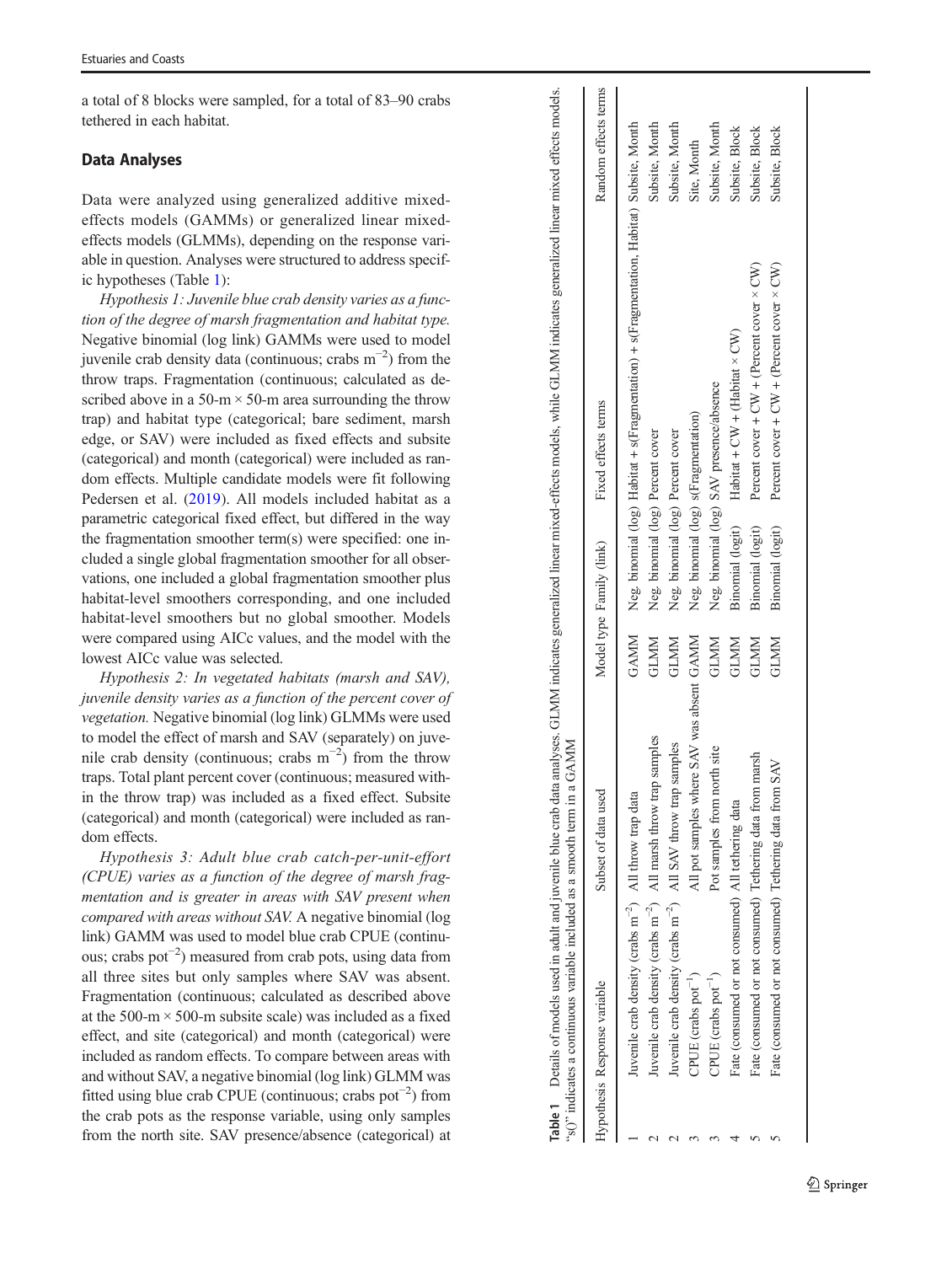<span id="page-5-0"></span>the trap location was included as a fixed effect and subsite (categorical) and month (categorical) were included as random effects.

Hypothesis 4: Juvenile blue crab mortality rates differ across the three habitats examined. A binomial (logit link) GLMM was used to model crab fate (categorical; consumed or not consumed). Habitat type (categorical; bare sediment, marsh edge, or SAV) and crab carapace width (continuous) were included as fixed effects and subsite (categorical) and block (a simultaneous round of tethering, categorical) were included as random effects.

Hypothesis 5: In vegetated habitats, juvenile blue crab mortality rate varies as a function of the percent cover of vegetation present. Separate binomial (logit link) GLMMs were fitted for marsh and SAV using crab fate (categorical; consumed or not consumed) as the response variable. Total percent plant cover (continuous; measured in a  $1-m<sup>2</sup>$  area surrounding the tethering location) and crab carapace width (continuous) were included as fixed effects and subsite (categorical) and block (a simultaneous round of tethering; categorical) were included as random effects.

In all analyses, continuous variables were first standardized by subtracting the mean from each observation and dividing the difference by the standard deviation (Zuur et al. [2015\)](#page-10-0). Fixed effect P values were obtained through Wald tests (for GAMMs) and likelihood ratio tests (for GLMMs). Tukey contrasts were used for post hoc comparisons when appropriate. All analyses were conducted in R v. 3.6.2 (R Core Team [2019\)](#page-10-0), using the mgcv, lme4, afex, and multcomp packages. All R code used in analyses is available on Dryad (see Data Accessibility statement, below).

# **Results**

#### Blue Crab Density Measured Using Throw Traps

A total of 1536 blue crabs were captured in the throw trap, with carapace widths ranging from 2 to  $164 \text{ mm}$  (median = 7.66 mm; Fig. 2). Four crabs with carapace widths > 100 mm were excluded from analyses. Juvenile blue crab densities in throw trap samples (excluding crabs > 100 mm) ranged from 0 to 104 crabs  $m^{-2}$  (median = 1 crab  $m^{-2}$ ).

Marsh Fragmentation and Habitat Type Across all three sites, juvenile blue crab densities were independent of marsh fragmentation (Fig. 3), with non-significant global and habitatspecific smooth terms for fragmentation (Table [2\)](#page-6-0). Juvenile blue crab densities did, however, differ significantly among the three habitats (Table [2\)](#page-6-0). Both SAV and marsh edge supported greater juvenile blue crab densities than bare sediment (SAV vs. bare:  $z = 6.596$ ,  $P < 0.001$ ; marsh edge vs. bare:  $z =$ 5.617,  $P < 0.001$ ), but although the median density was



Fig. 2 Histograms of blue crab carapace widths captured in the throw trap (upper panel) and crab pots (lower panel)

greater in SAV compared with marsh edge, the difference was not statistically significant ( $z = 2.070$ ,  $P = 0.095$ ) (Fig. [4\)](#page-6-0).

Percent Cover of Vegetation Each vegetated habitat (marsh edge and SAV) was dominated by a single plant species. Smooth cordgrass Spartina alterniflora was present at all



□ Bare · Marsh · SAV

Fig. 3 Blue crab density across the range of marsh fragmentation sampled, from throw trap sampling. Note that the y-axis is on a log scale. Marsh fragmentation, on the x-axis, increases from left to right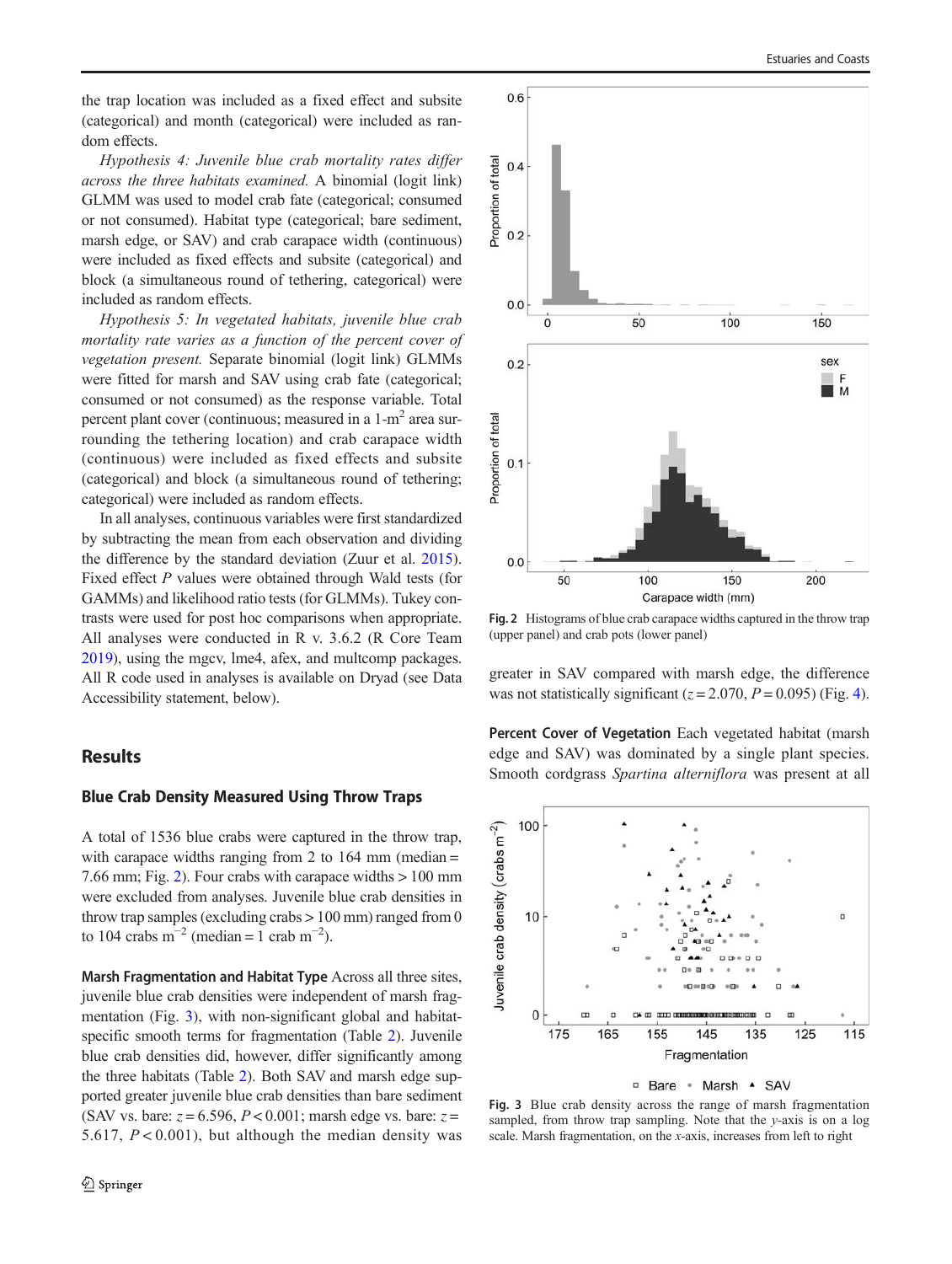<span id="page-6-0"></span>Table 2 Results of Wald test with GAMM model using juvenile densities from throw trap samples across all three sites. Degrees of freedom (DF) are shown for parametric factor terms, while estimated degrees of freedom (EDF) are shown for smooth terms

| Source                    | DF/EDF | $\gamma^2$ | P            |
|---------------------------|--------|------------|--------------|
| Habitat                   |        | 52.230     | ${}_{0.001}$ |
| s(Fragmentation)          | 0.002  | 0.001      | 0.366        |
| s(Fragmentation, Habitat) | 0.0002 | < 0.001    | 0.410        |

marsh throw trap stations; 79% of all marsh edge throw trap stations were located in monospecific patches of S. alterniflora. Saltgrass Distichlis spicata was present at 6.7% of stations, with other species being present at  $< 5\%$  of stations each. The dominant SAV species at throw trap stations was Eurasian watermilfoil Myriophyllum spicatum (present at 97% of SAV throw trap stations), followed by widgeon grass Ruppia maritima (present at 6% of SAV throw trap stations), and coontail Ceratophyllum demersum (present at 6% of SAV throw trap stations). In both marsh edge and SAV habitats, blue crab density was independent of percent plant cover (marsh edge: DF = 1,  $\chi^2$  = 0.26, P = 0.61; SAV: DF = 1,  $\chi^2 = 1.53$ ,  $P = 0.22$ ).

# Adult and Subadult Blue Crab CPUE in Crab Pots

A total of 1345 blue crabs were captured in the crab pots, with carapace widths of  $41-222$  mm (median = 119 mm; Fig. [2\)](#page-5-0). Of the 1345 blue crabs collected in crab pots, 77.5% were male and 22.5% were female. CPUE in pot samples ranged from 0 to 17 crabs pot<sup>-1</sup> (median = 3 crabs pot<sup>-1</sup>).

Across the three study sites, blue crab CPUE (crabs  $pot^{-1}$ ) was not related to the degree of marsh fragmentation at the subsite level (EDF = 1.001,  $\chi^2$  = 2.507, P = 0.113). Blue crab CPUE

Fig. 4 Blue crab density in each habitat, from throw trap sampling. Note that the y-axis is on a log scale

was related to SAV presence (north site only, DF = 1,  $\chi^2$  = 11.55,  $P < 0.001$ ); pots set in SAV caught more crabs than pots set outside of SAV. On average,  $4.22 \pm 2.25$  (mean  $\pm$  SD, median = 4) blue crabs were caught per pot when SAV was present, compared with  $2.96 \pm 2.47$  (median = 2.5) crabs when SAV was absent.

#### Tethering Experiments

Mortality Rates Across Habitats Predation rates in the three habitats were  $31.3\%$  in SAV,  $46.7\%$  in bare sediment, and 48.3% in marsh edge (Table [3](#page-7-0)). Predation rate differed significantly among the three habitats (type II LRT, DF = 2,  $\chi^2$  = 6.42,  $P = 0.04$ ), but was independent of carapace width (type II LRT, DF = 1,  $\chi^2$  = 0.74, P = 0.39), and there was no significant habitat  $\times$  carapace width interaction (type II LRT, DF = 2,  $\chi^2$  = 1.03, P = 0.60).

Mortality Rates and Percent Cover of Vegetation In marsh edge habitat, predation rates were independent of percent cover (type II LRT, DF = 1,  $\chi^2$  = 0.01, P = 0.91) and carapace width (type II LRT, DF = 1,  $\chi^2$  = 1.95, P = 0.16), and there was no significant percent cover  $\times$  carapace width interaction (type II LRT, DF = 1,  $\chi^2$  = 0.03, P = 0.86). In SAV habitat, main effects of percent cover and carapace width were non-significant (type III LRTs; percent cover: DF = 1,  $\chi^2$  = 2.35, P = 0.13; carapace width: DF = 1,  $\chi^2$  = 2.02, P = 0.16), but there was a significant percent cover  $\times$  carapace width interaction (type III LRT, DF = 1,  $\chi^2$  = 9.25, P = 0.002). Where percent cover was low, predation rates decreased with increasing crab size, but this pattern was reversed above  $\sim$  70% cover (Fig. [5](#page-7-0)). At small crab sizes (under  $\sim$  13 mm), predation rates decreased with increasing percent cover, while at large sizes, predation rates increased with increasing percent cover (Fig. [5\)](#page-7-0).

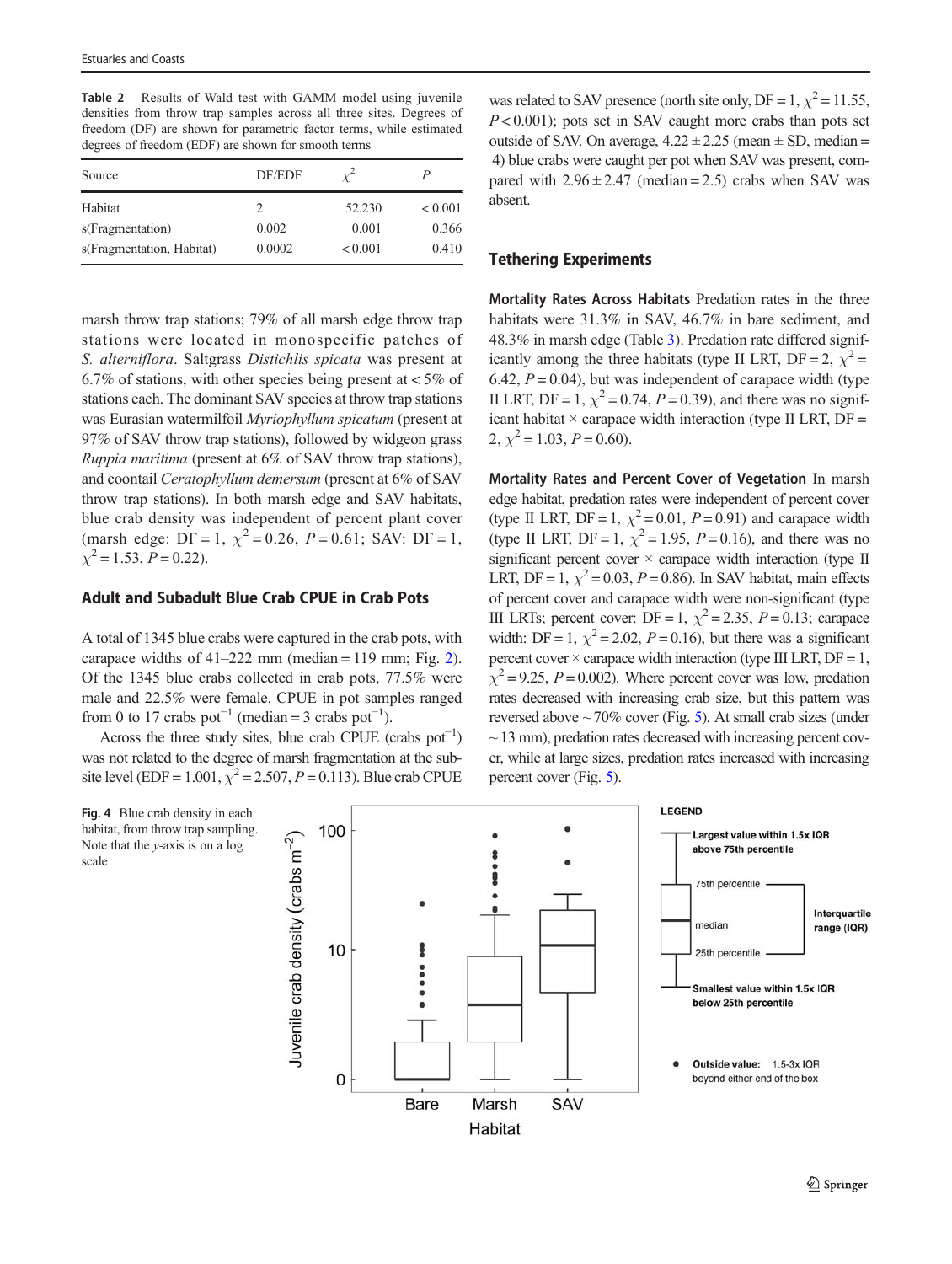<span id="page-7-0"></span>Table 3 Summary of results from tethering experiments examining mortality due to predation

| Habitat type     | Total no. of<br>crabs | No. of crabs<br>consumed | Proportion<br>consumed |
|------------------|-----------------------|--------------------------|------------------------|
| <b>SAV</b>       | 83                    | 26                       | 0.313                  |
| Marsh edge       | 89                    | 43                       | 0.483                  |
| Bare<br>sediment | 90                    | 42                       | 0.467                  |

# **Discussion**

We examined blue crab responses to coastal marsh fragmentation, assessing blue crab abundance and distribution among habitats across an actively fragmenting salt marsh landscape in the Terrebonne Basin, LA. Both juvenile and adult stages were sampled; during both stages, strong effects of habitat type were observed, with no discernable effect of marsh fragmentation.



Fig. 5 Predicted probability of predation in SAV as a function of percent cover and carapace width. In each panel, the values of the grouping variable (CW in the upper panel, percent cover in the lower panel) represent the 1st quartile, median, and 3rd quartile of observed values

#### Importance of Vegetated Habitats for Blue Crabs

Juvenile blue crab densities were independent of the degree of marsh fragmentation across the range of fragmentation conditions sampled here, but densities differed greatly among the three habitats sampled. The highest juvenile densities were observed in SAV, followed by marsh edge, then bare sediment. Previous studies have reported increased growth and density in vegetated habitats compared with non-vegetated habitats (Heck and Thoman [1984;](#page-9-0) Thomas and Zimmerman [1990;](#page-10-0) Perkins-Visser et al. [1996](#page-10-0); Lipcius et al. [2005](#page-10-0)). These structured habitats provide greater food supply relative to bare sediment (Harrod [1964](#page-9-0); Heck and Wetstone [1977\)](#page-9-0) and also provide protection from predation, as observed in previous studies (e.g., Heck and Thoman [1981](#page-9-0)) as well as the results of the tethering experiments conducted here.

Although vegetated habitats supported higher juvenile blue crab densities than bare sediment, juvenile densities were independent of percent plant cover in both marsh edge and SAV habitats, suggesting that the presence of vegetation is more important than the density or small-scale  $(< 1 \text{ m}^{-2})$  patchiness of vegetation at least in the vegetated habitats and range of percent covers sampled in this study (20–100% cover in marsh edge, 5–100% cover in SAV). Even at low percent cover, marsh edge and SAV likely provide a greater food supply than do bare sediment habitats. Blue crabs are generalist predators and scavengers at all stages, and juvenile blue crabs are primarily consuming small infaunal and epifaunal invertebrates, including other blue crabs (Lipcius et al. [2007\)](#page-10-0). Vegetated habitats support substantially higher densities of these prey species than do nearby bare sediment habitats (Heck and Thoman [1984](#page-9-0); Heck and Wilson [1987](#page-9-0); Canion and Heck [2009\)](#page-9-0), which explains the patterns observed here.

In vegetated habitats, the effect of percent plant cover on predation rates differed between habitats. In the marsh edge habitat, predation rate was independent of percent cover, again suggesting that the presence of vegetation is more important than the density or small-scale  $(< 1 \text{ m}^{-2})$  patchiness of vegetation, at least over the range of percent cover sampled in the marsh edge during this study (20–100% cover). In SAV, we observed a complex relationship between predation rate and percent cover that differed across the range of crab sizes tested in this study. Small juvenile blue crabs are able to move efficiently through even dense SAV beds, and thus benefit from increased protection from predators in areas of high percent cover. At larger sizes, crabs are likely unable to move as efficiently through dense (high percent cover) SAV and may thus have to spend time moving near the top of the canopy, resulting in higher predation rates relative to those observed in less-dense (low percent cover) SAV. Alternatively, it is possible that the larger crabs disturb the canopy to a greater extent in dense SAV, thus pinpointing their location to visual predators. Previous studies in seagrasses have found that juvenile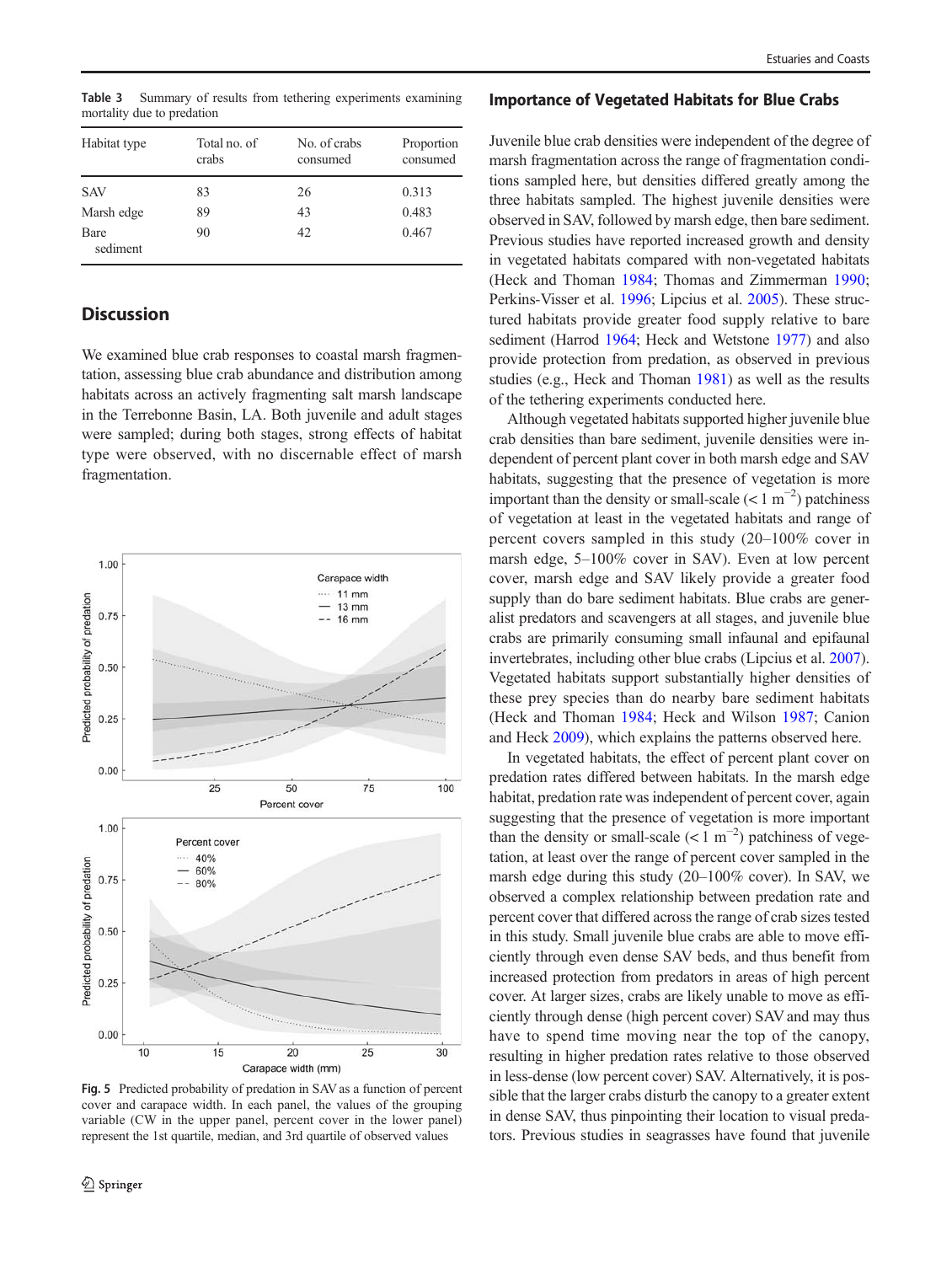blue crab densities are positively related to seagrass percent cover (Ralph et al. [2013\)](#page-10-0). The lack of an effect of SAV percent cover on juvenile crab densities observed here may reflect the greater structural complexity of the fresh and brackish water SAV species sampled, relative to most seagrasses (Hoyer et al. [1996;](#page-9-0) Larkum et al. [2006](#page-10-0)).

Similar to results observed for juvenile blue crabs, adult blue crab CPUE was independent of the level of marsh fragmentation, at least across the range of fragmentation conditions sampled in this study. We did, however, observe greater adult blue crab abundance and biomass in areas with SAV present compared with areas without SAV. Submerged aquatic vegetation offers greater prey availability, as densities of many organisms are higher in SAV than in adjacent bare sediment (Harrod [1964;](#page-9-0) Thayer et al. [1975](#page-10-0); Heck and Wetstone [1977\)](#page-9-0), so this difference likely represents a foraging effect, with blue crabs preferentially foraging in/around SAV beds. It should be noted, however, that the area of attraction of a baited blue crab pot (or any type of trap) is likely highly variable depending on a number of hydrographic and environmental parameters (e.g., McQuinn et al. [1988\)](#page-10-0). Because the size and configuration of sampled SAV and bare sediment patches are unknown, it is possible that pots were attracting crabs from adjacent habitats. Differences in CPUE in crab pots between SAV and bare sediment areas must thus be interpreted with caution.

# Landscape-Scale Implications of Marsh Fragmentation on Blue Crab Populations

Juvenile and adult blue crabs appear to respond similarly to a fragmenting marsh landscape. Neither adult CPUE nor juvenile density varied with marsh fragmentation, but abundances of both adult and juvenile crabs were higher in areas with SAV. The results from this study suggest that blue crab densities (at the local scale) may not be sensitive to larger-scale patterns of marsh fragmentation over the measured range of marsh fragmentation, but are instead sensitive to local-scale patterns of habitat availability, including the presence and type of vegetation present, supporting previous studies (Thomas and Zimmerman [1990](#page-10-0); Lipcius et al. [2005\)](#page-10-0). This implies that if the preferred habitats are available and abiotic conditions are suitable, crabs are likely to be present. Direct effects of marsh fragmentation may become apparent at greater levels of marsh fragmentation than were assessed here. It is possible that levels of marsh fragmentation in the three study sites sampled here have not reached the threshold where extreme fragmentation leads to habitat loss and small patches of marsh disappear. While marsh loss is a direct driver of marsh fragmentation, there is also a positive feedback mechanism, where fragmentation itself makes the landscape increasingly vulnerable to further marsh loss (Couvillion et al. [2016](#page-9-0)).

Although marsh fragmentation does not appear to directly affect blue crab abundance and density (over the scale of

fragmentation assessed in this study), there is likely to be an indirect effect due to changes in the availability of the various habitats as marsh fragmentation (and marsh loss) progresses. Initially, marsh fragmentation results in a transition to a more complex matrix of marsh and open water, with an increase in available edge habitat (Browder et al. [1985](#page-9-0); Couvillion et al. [2016\)](#page-9-0). Yet at higher levels of marsh fragmentation, the area of available marsh edge habitat will begin to decrease due to losses in marsh area (Browder et al. [1985](#page-9-0)) and the distance between patches will increase, isolating individual patches. Unless SAV is colonizing the newly created open water habitats, there will likely be decreases in blue crab populations, associated with the loss of marsh edge nursery habitat. Under such conditions, megalopae and early-stage juveniles will have to migrate farther to reach areas with suitable nursery habitat, and density-dependent effects such as cannibalism or reduced growth (Mansour and Lipcius [1991](#page-10-0); Pile et al. [1996\)](#page-10-0) could increase due to limited nursery habitat, at least until crabs reach a size where they are less vulnerable to predation and move into unstructured habitats (Pile et al. [1996\)](#page-10-0). Under this scenario, any impacts on the blue crab fishery are likely to be observed after a time lag, as the remaining adult blue crabs are harvested and the recruitment of juveniles to limited nursery habitat declines. Within Louisiana coastal marshes, the dynamics of SAV communities and conditions under which SAV will colonize newly created open water areas is still being quantified. It is possible that increases in SAV area might buffer the effects of marsh loss by providing an alternative nursery habitat. Yet it is clear that without new habitat being created (either by SAV colonization or marsh expansion), blue crab populations and the blue crab fishery may experience an eventual decrease in yield if Louisiana's coastal marshes continue to fragment.

# Future Research Directions

While this study found that marsh fragmentation does not appear to directly affect blue crab abundance and density, further research is needed to inform predictions of population-level responses of blue crabs to the continued fragmentation of coastal marshes. In particular, longitudinal studies observing changes over time during the process of fragmentation will provide critical insights. It is also important that future work considers the full range of fragmentation, from continuous marsh to extreme levels of fragmentation beyond those assessed here, to finally continuous open water, and also considers the likelihood of SAV colonization of newly created open water areas.

Acknowledgments The authors thank S. Cunningham, K. Ellsworth, A. Jerabek, A. Kemberling, L. Moss, and H. Olmi for assistance with field work, sample processing, and analyses.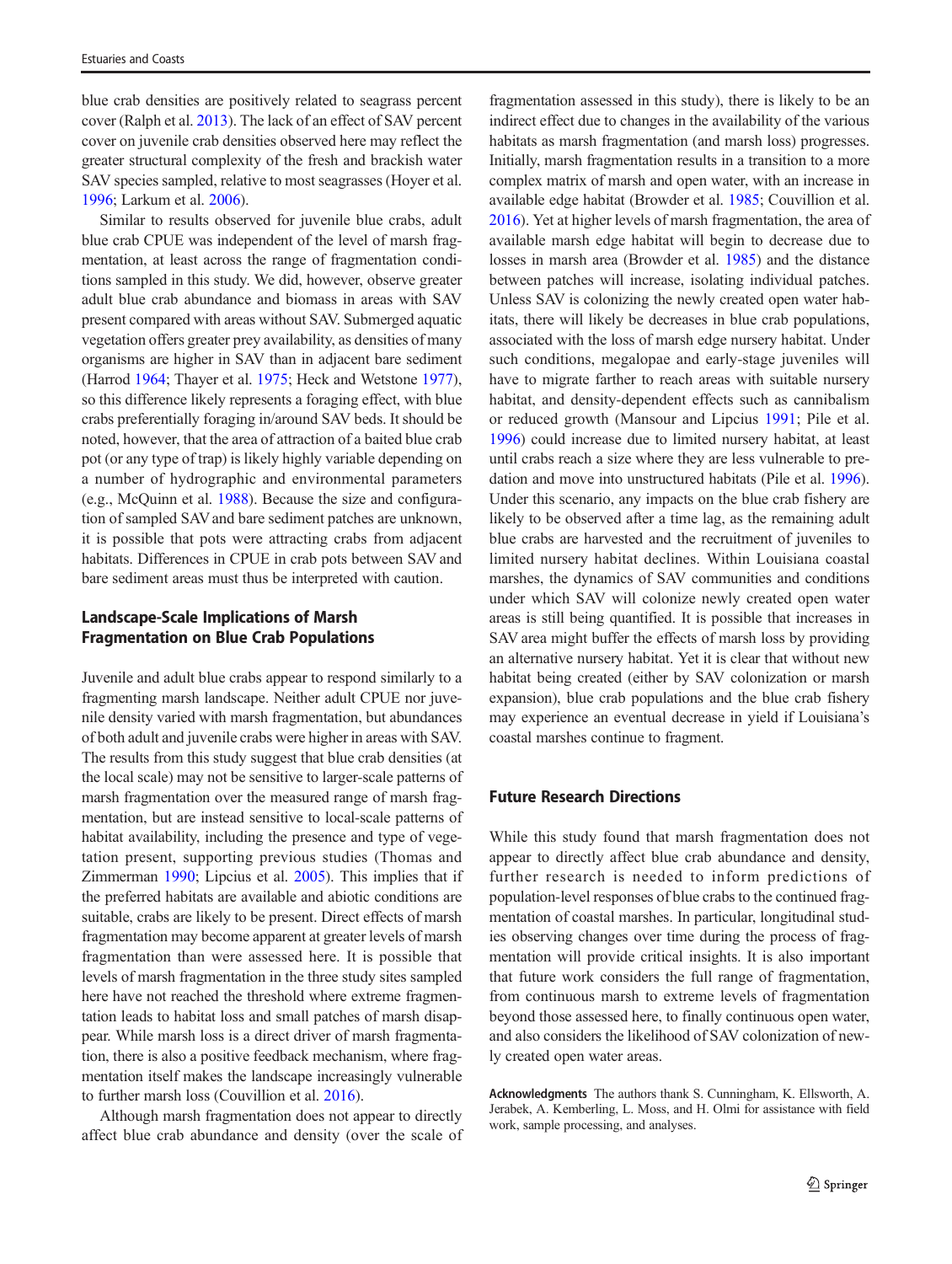<span id="page-9-0"></span>Data Accessibility All data and model code are accessible at Dryad: <https://doi.org/10.5061/dryad.wwpzgmsg3>.

Funding Information This study was funded by the National Marine Fisheries Service award NA15NMF4270328 to TJBC, KMD, and MZD and an Early-Career Research Fellowship from the Gulf Research Program of the National Academies of Sciences, Engineering, and Medicine to MZD.

# Compliance with Ethical Standards

Disclaimer The content is solely the responsibility of the authors and does not necessarily represent the official views of the Gulf Research Program of the National Academies of Sciences, Engineering, and Medicine.

# References

- Aronson, R.B., K.L. Heck Jr., and J.F. Valentine. 2001. Measuring predation with tethering experiments. Marine Ecology Progress Series 214: 311–312.
- Bogaert, J., P. Van Hecke, D. Salvador-van Eysenrode, and I. Impens. 2000. Landscape fragmentation assessment using a single measure. Wildlife Society Bulletin 28: 875–881.
- Bourgeois, M., J. Marx, and K. Semon. 2014. Louisiana blue crab fishery management plan. Baton Rouge: Louisiana Department of Wildlife and Fisheries.
- Boylan, J.M., and E.L. Wenner. 1993. Settlement of brachyuran megalopae in a South Carolina, USA, estuary. Marine Ecology Progress Series 97: 237–246.
- Browder, J.A., H.A. Bartley, and K.S. Davis. 1985. A probabilistic model of the relationship between marshland/water interface and marsh disintegration. Ecological Modelling 29: 245–260.
- Canion, C.R., and K.L. Heck. 2009. Effect of habitat complexity on predation success: re-evaluating the current paradigm in seagrass beds. Marine Ecology Progress Series 393: 37–46.
- Cho, H.J., and M.A. Poirrier. 2005. Seasonal growth and reproduction of Ruppia maritima L. s.l. in Lake Pontchartrain, Louisiana, USA. Aquatic Botany 81: 37–49. [https://doi.org/10.1016/j.aquabot.2004.](https://doi.org/10.1016/j.aquabot.2004.10.002) [10.002.](https://doi.org/10.1016/j.aquabot.2004.10.002)
- Cho, H. J., P. Biber, and C. Nica. 2009. The rise of Ruppia in seagrass beds: changes in coastal environment and research needs. In: Handbook on environmental quality, 333–47. Environmental Science, Engineering and Technology. Nova Science Publishers.
- Cho, H.J., A. Lu, P. Biber, and J.D. Caldwell. 2012. Aquatic plants of the Mississippi Coast. Journal of the Mississippi Academy of Sciences 57: 240–249.
- Coastal Protection and Restoration Authority (CPRA) of Louisiana. 2012. Louisiana's comprehensive master plan for a sustainable coast. Baton Rouge: Coastal Protection and Restoration Authority of Louisiana.
- Coastal Protection and Restoration Authority (CPRA) of Louisiana. 2018. Coastwide reference monitoring system-wetlands monitoring data. Retrieved from Coastal Information Management System (CIMS) database. [http://cims.coastal.louisiana.gov.](https://doi.org/10.5061/dryad.wwpzgmsg3)
- Coleman, James M., Oscar K. Huh, and DeWitt Braud Jr. 2008. Wetland loss in world deltas. Journal of Coastal Research 24: 1–14.
- Couvillion, B.R., and H. Beck. 2013. Marsh collapse thresholds for coastal Louisiana estimated using elevation and vegetation index data. Journal of Coastal Research 63: 58–67.
- Couvillion, B. R., J. A. Barras, G. D. Steyer, W. Sleavin, M. Fischer, H. Beck, N. Trahan, B. Griffin, and D. Heckman. 2011. Land area

change in coastal Louisiana from 1932 to 2010. U.S. Geological Survey Scientific Investigations Map 3164.

- Couvillion, B.R., M.R. Fischer, H.J. Beck, and W.J. Sleavin. 2016. Spatial configuration trends in coastal Louisiana from 1985 to 2010. Wetlands 36: 347–359.
- Couvillion, B.R., H. Beck, D. Schoolmaster, M. Fischer. 2017. Land area change in coastal Louisiana. U.S. Geological Survey Scientific Investigations Map 3381, [https://doi.org/10.3133/sim3381.](https://doi.org/10.3133/sim3381)
- Dahl, T.E., and S.M. Stedman. 2013. Status and trends of wetlands in the coastal watersheds of the conterminous United States 2004 to 2009. Washington, DC: U.S. Department of the Interior, Fish and Wildlife Service.
- Davidson, C. 1998. Issues in measuring landscape fragmentation. Wildlife Society Bulletin 26: 32–37.
- Day, J.W., G.P. Kemp, D.J. Reed, D.R. Cahoon, R.M. Boumans, J.M. Suhayda, and R. Gambrell. 2011. Vegetation death and rapid loss of surface elevation in two contrasting Mississippi delta salt marshes: the role of sedimentation, autocompaction and sea-level rise. Ecological Engineering 37: 229–240.
- Harrod, J.J. 1964. The distribution of invertebrates on submerged aquatic plants in a chalk stream. Journal of Animal Ecology 33: 335–348.
- Heck, K.L., and T.A. Thoman. 1981. Experiments on predator-prey interactions in vegetated aquatic habitats. Journal of Experimental Marine Biology and Ecology 53: 125–134. [https://doi.org/10.1016/](https://doi.org/10.1016/0022-0981(81)90014-9) [0022-0981\(81\)90014-9.](https://doi.org/10.1016/0022-0981(81)90014-9)
- Heck, K.L., and T.A. Thoman. 1984. The nursery role of seagrass meadows in the upper and lower reaches of the Chesapeake Bay. Estuaries 7: 70–92.
- Heck, K.L., and G.S. Wetstone. 1977. Habitat complexity and invertebrate species richness and abundance in tropical seagrass meadows. Journal of Biogeography 4: 135–142.
- Heck, K.L., and K.A. Wilson. 1987. Predation rates on decapod crustaceans in latitudinally separated seagrass communities: a study of spatial and temporal variation using tethering techniques. Journal of Experimental Marine Biology and Ecology 107: 87–100.
- Hester, M.W., E.A. Spalding, and C.D. Franze. 2005. Biological resources of the Louisiana Coast: part 1. An overview of coastal plant communities of the Louisiana Gulf shoreline. Journal of Coastal Research 44: 134–145.
- Hillmann, E., K.E. DeMarco, and M. La Peyre. 2016. Establishing a baseline of estuarine submerged aquatic vegetation resources across salinity zones within coastal areas of the northern Gulf of Mexico. Journal of the Southeastern Association of Fish and Wildlife Agencies 3: 25–32.
- Hitch, A.T., K.M. Purcell, S.B. Martin, P.L. Klerks, and P.L. Leberg. 2011. Interactions of salinity, marsh fragmentation and submerged aquatic vegetation on resident nekton assemblages of coastal marsh ponds. Estuaries and Coasts 34: 653–662.
- Hovel, K.A., and R.N. Lipcius. 2002. Effects of seagrass habitat fragmentation on juvenile blue crab survival and abundance. Journal of Experimental Marine Biology and Ecology 271: 75–98.
- Hoyer, M.V., C. Morsburgh, K. Brown, and D. Canfield. 1996. Florida freshwater plants : a handbook of common aquatic plants in Florida lakes. Gainesville: University of Florida - Institute of Food and Agricultural Sciences.
- Jankowski, K.L., T.E. Tornqvist, and A.M. Fernandes. 2017. Vulnerability of Louisiana's coastal wetlands to present-day rates of relative sea-level rise. Nature Communications 8: 14792. [https://doi.org/10.1038/ncomms14792.](https://doi.org/10.1038/ncomms14792)
- Jerabek, A., K.M. Darnell, C. Pellerin, and T.J.B. Carruthers. 2017. Use of marsh edge and submerged aquatic vegetation as habitat by fish and crustaceans in degrading Southern Louisiana coastal marshes. Southeastern Geographer 57: 212–230.
- La Peyre, M.K., and J. Gordon. 2012. Nekton density patterns and hurricane recovery in submerged aquatic vegetation, and along non-